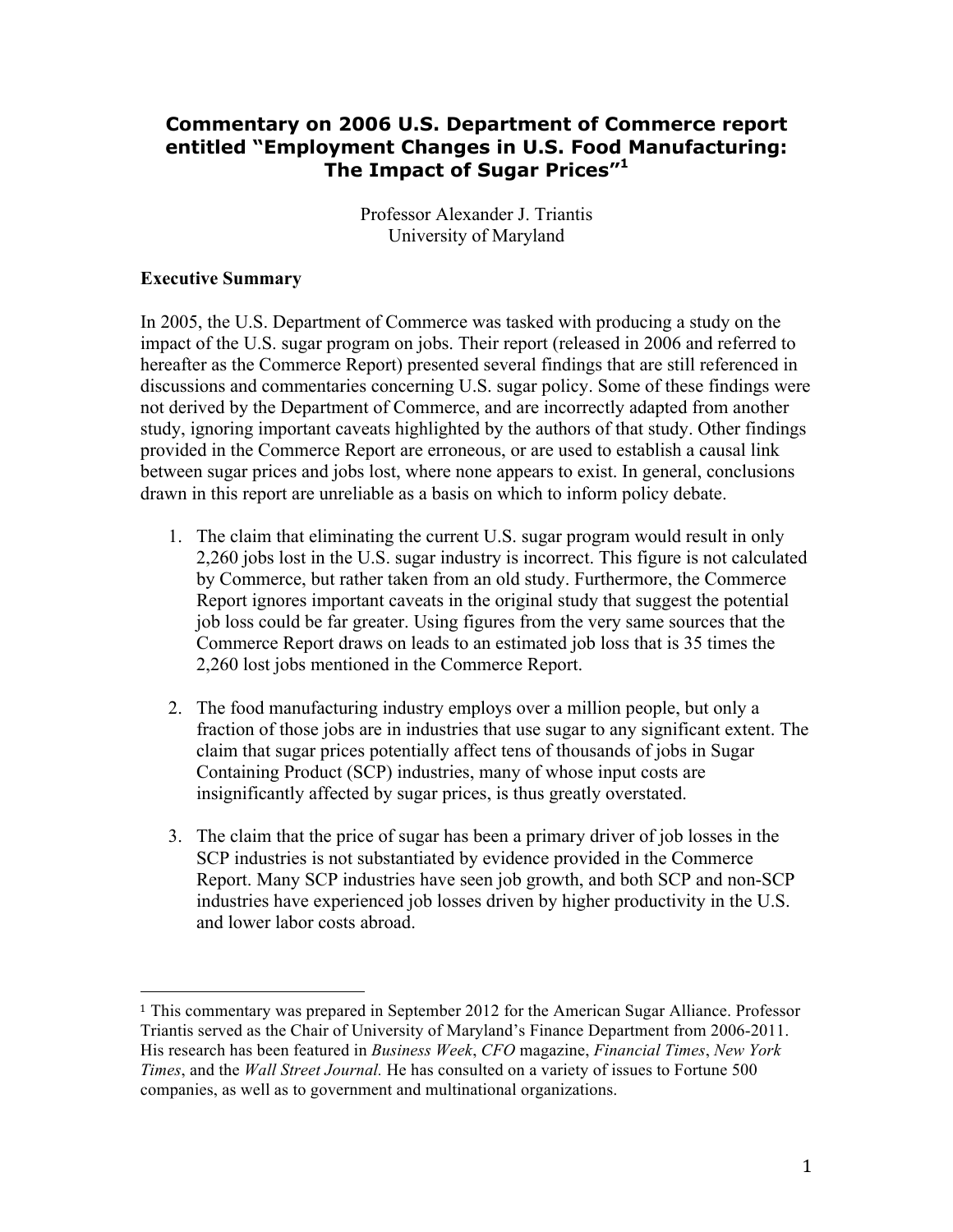- 4. The claim that the U.S. sugar program saves sugar industry jobs at a cost of over \$800,000 per job has no basis, and comes from an incorrect interpretation of earlier studies. A more accurate figure would be closer to 1% of this cost.
- 5. The claim that three jobs are lost in the confectionery industry for every job saved in the U.S. sugar is erroneously inferred from connecting unrelated and incorrect data. The ratio should be flipped. More jobs are saved than lost, if any are lost at all, by the U.S. sugar program.

## **Overview of Commerce Report**

In 2005, the U.S. Department of Commerce was tasked (connected with the appropriations bill) with reporting on jobs lost as a result of the differential between U.S. and world sugar prices, focusing on the most recent five-year period. The report, which was published in 2006, compiles findings based on reviewing existing studies, conducting some limited data analysis, and reviewing corporate press releases. The overall conclusion of the study is that there have been significant job losses in the sugar containing products (SCP) industry, and these are attributable to the U.S. sugar program since companies are relocating production outside the U.S. to take advantage of the lower world sugar price. Furthermore, the study claims that relatively few jobs are being saved in the U.S. sugar industry, and at a high cost.

While the Commerce Report does insert occasional caveats to warn the reader about the difficulty in validating some of the results, it does not go nearly far enough to recognize and report numerous issues with the reliability of the findings they report.

## **Key Concerns with the Commerce Report's Research and Findings**

There are numerous issues that diminish the validity of conclusions drawn in the Commerce Report. Each of the following issues is expanded upon in a subsequent section of this commentary.

- 1. The Commerce Report grossly understates the number of U.S. sugar industry jobs that could be lost if the U.S. sugar program were to be eliminated. Rather than calculating this number directly, they cite a figure from an old study, and ignore important caveats in the study that suggest the job loss figure could be far higher. This erroneous job loss figure underlies key conclusions of the Commerce Report, including the cost per sugar industry job saved, and the tradeoff between saving jobs in the sugar industry versus the SCP industry.
- 2. Job losses have occurred in many segments of the food manufacturing industry, but not in a consistent fashion that links job losses to sugar prices. Sugar content as a percentage of total material cost is much lower than cited in the Commerce Report for the SCP industry. Grouping segments of the SCP industry by amount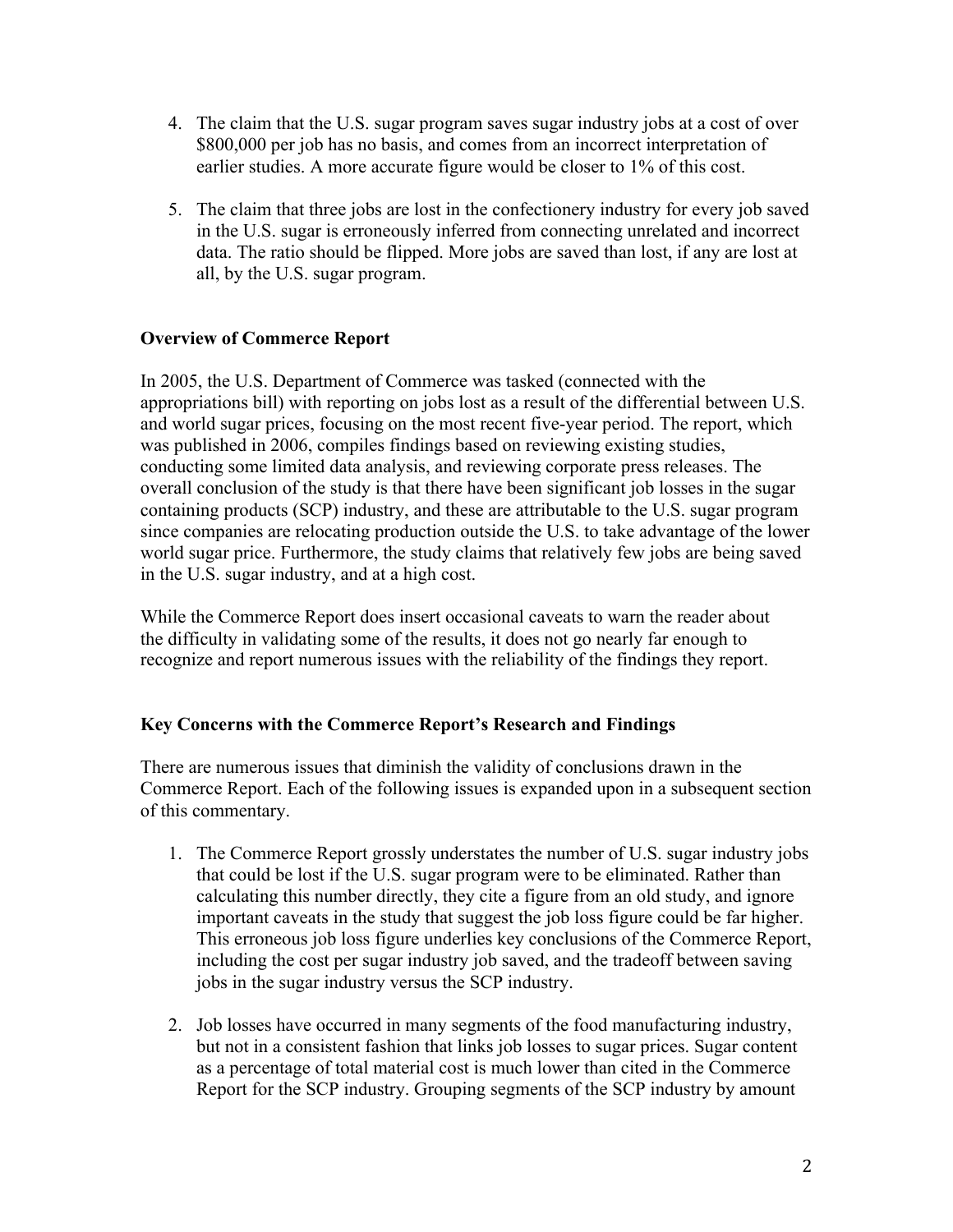of sugar used doesn't lead to a conclusion that higher sugar content is correlated with a higher probability of job loss.

- 3. Job losses in the SCP food manufacturing industry are driven by many factors, most notably increases in productivity over time and dramatically lower cost of labor in various foreign locations such as Mexico. The Commerce Report relies on corporate press releases announcing plant closures, and this is an unreliable way to measure net job changes in the industry and the rationales for companies' decisions.
- 4. The claim that the U.S. sugar program saves sugar industry jobs at a cost of over \$800,000 per job has no basis, and comes from an incorrect interpretation of earlier studies. A more accurate figure would be closer to 1% of this cost.
- 5. The claim that three jobs are lost in the confectionery industry for every job saved in the U.S. sugar industry is erroneously inferred from connecting unrelated and incorrect data. The ratio should be flipped. More jobs are saved than lost, if any are lost at all, by the U.S. sugar program.

# **Many More than 2,260 Jobs Are at Risk of Being Lost in the U.S. Sugar Industry**

The following statement can be found on page 4 of the Commerce Report (in the Executive Summary): *"Studies suggest that the U.S. sugar program helps to maintain approximately 2,260 of these sugar industry jobs, many of which are growing and harvesting jobs, at an annual cost per job saved of \$826,000."* 

Since these numbers figure prominently in the Commerce Report, and underlie the Report's key conclusions, it is important to go back to the original studies from which these figures are obtained. The footnoted studies are: "Measuring the Costs of Protection in the United States" (Hufbauer and Elliott, 1994, hereafter referred to as HE1994) and "Fruits of Free Trade" (in Federal Reserve Bank of Dallas 2002 Annual Report, hereafter referred to as FRBD2002). There are several important factors to consider about these studies that affect the validity of the numbers the Commerce Report cites. The "cost per job saved" figure will be discussed later in this commentary. For now, the focus will be on the number of jobs "maintained" by the U.S. sugar program.

First, it should be noted that FRBD2002 does not obtain this number from its own research. Rather, their report simply cites (on page 24) that their figures (in Exhibit 11) come from the HE1994 study. Thus, it is not really "studies" that suggest these numbers, but rather just the single HE1994 study.

Second, HE1994 is an outdated study (now out of print), which is based on 1990 figures, many years before the five-year period that the U.S. Department of Commerce was tasked to study.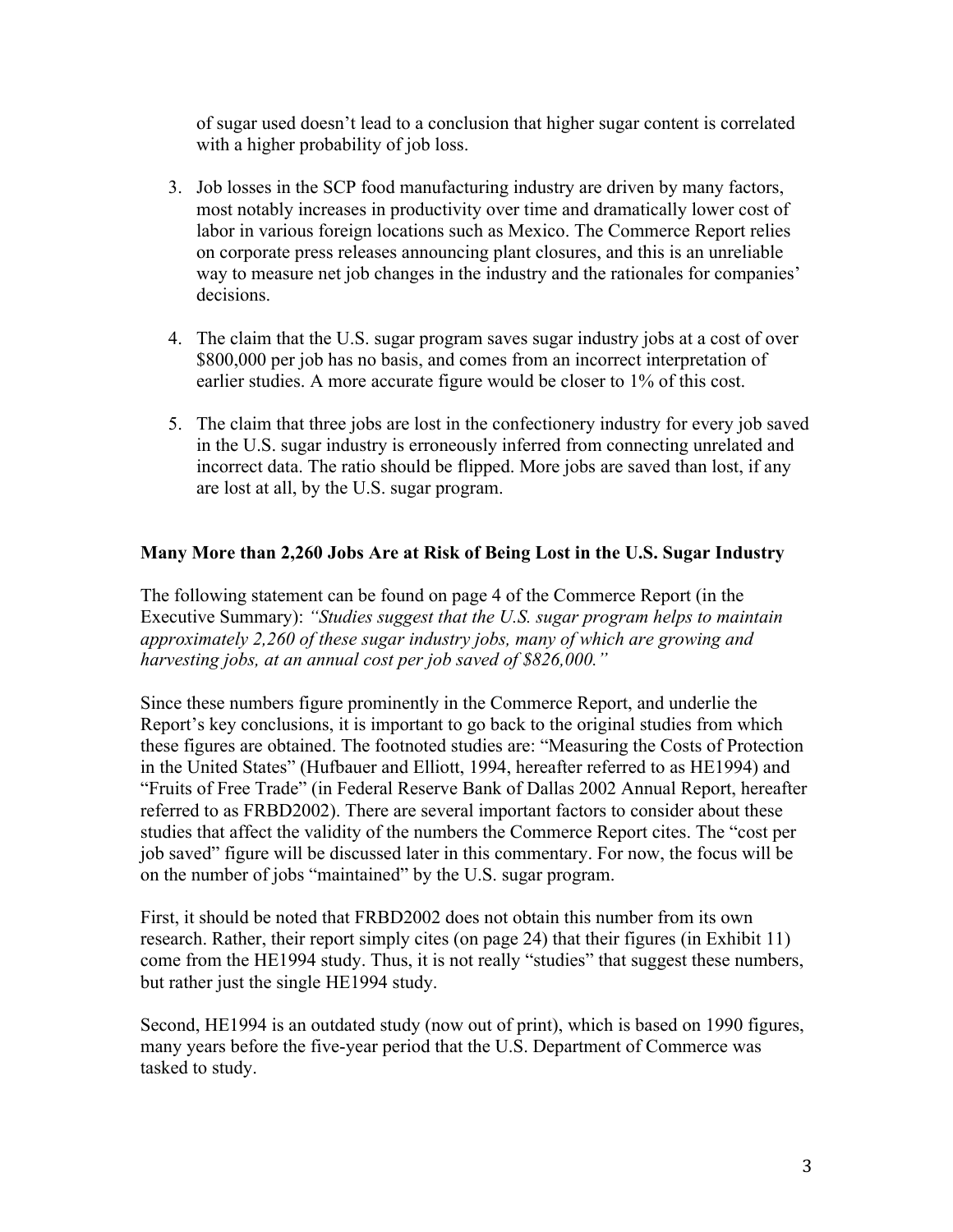Third, HE1994 is not specifically about the sugar industry, but rather about 21 different industries. There is little detail about the sugar industry in the report. The authors base their results on a model that is common in structure for all the industries they examine despite a lack of commonality in trade policies that affect these various industries.

Fourth, the Commerce Report fails to mention that in Table 1.3 of HE1994 (page 13), the authors specifically point out that they are tracking *only* production jobs in the sugar industry. There is no clear indication that this includes jobs "many of which are growing and harvesting jobs," as the Commerce Report claims. In examining only a portion of the employment in the sugar industry, HE1994, and thus the Commerce Report, are underreporting the potential job loss in the industry overall.

Fifth, in addition to leaving out a large segment of the U.S. sugar industry, HE1994 also base the 2,260 job loss estimate on predicting that only 18.6% of production workers roughly one out of five or six workers - would lose their jobs if the U.S. sugar program were to be eliminated. This job loss estimate is based on their result that domestic output would drop by only 18.6% (from 6.319 to 5.143 million short tons at that time). If the U.S. sugar program were unilaterally eliminated, while policies in other countries continue to drive the world price to an artificially low level (often below the average worldwide cost of production), it is doubtful that U.S. sugar production would fall by only around 20%. This moderate drop is based on what appear to be unrealistic assumptions built into the HE1994 model, using theoretical supply curves that ignore important forces affecting the world market price.

Sixth, the HE1994 study contains two sections entitled "Qualifications to the Model" and "Extensions to the Model". These contain important caveats about the limitations of their core model and the results they report. One issue that they pursue in greater detail is to note that eliminating policies that protect the industries they examine would also lead to "ancillary job losses," that is, lost jobs that are indirectly supported by the industries they examine. While admitting that these are rough estimates, they estimate for the sugar industry that an additional 7,493 jobs could be lost on top of the 2,260 direct jobs lost. This ratio of more than 3.3 times is roughly consistent with multipliers typically used to assess total jobs supported by an industry relative to direct employment.

According to the U.S. International Trade Commission, there were on average close to 59,000 jobs in the sugar industry during 1997-2002 (the period analyzed in the Commerce study).2 This number is consistent with LMC's more recent survey-based estimate of 40,000 direct jobs (given job losses in the industry over the past decade), and another more than 100,000 indirect and induced jobs supported by the industry (i.e., employment multipliers close to three).<sup>3</sup> These estimates far exceed what  $HE1994$ assumes, presumably because both growing and processing jobs are considered

 $12^2$  Based on the 3<sup>rd</sup> and 4<sup>th</sup> updates of "The Economic Effects of Significant U.S. Import Restraints" (USITC).

<sup>&</sup>lt;sup>3</sup> LMC International, "The Economic Importance of the Sugar Industry to the U.S. Economy – Jobs & Revenues," August 2011.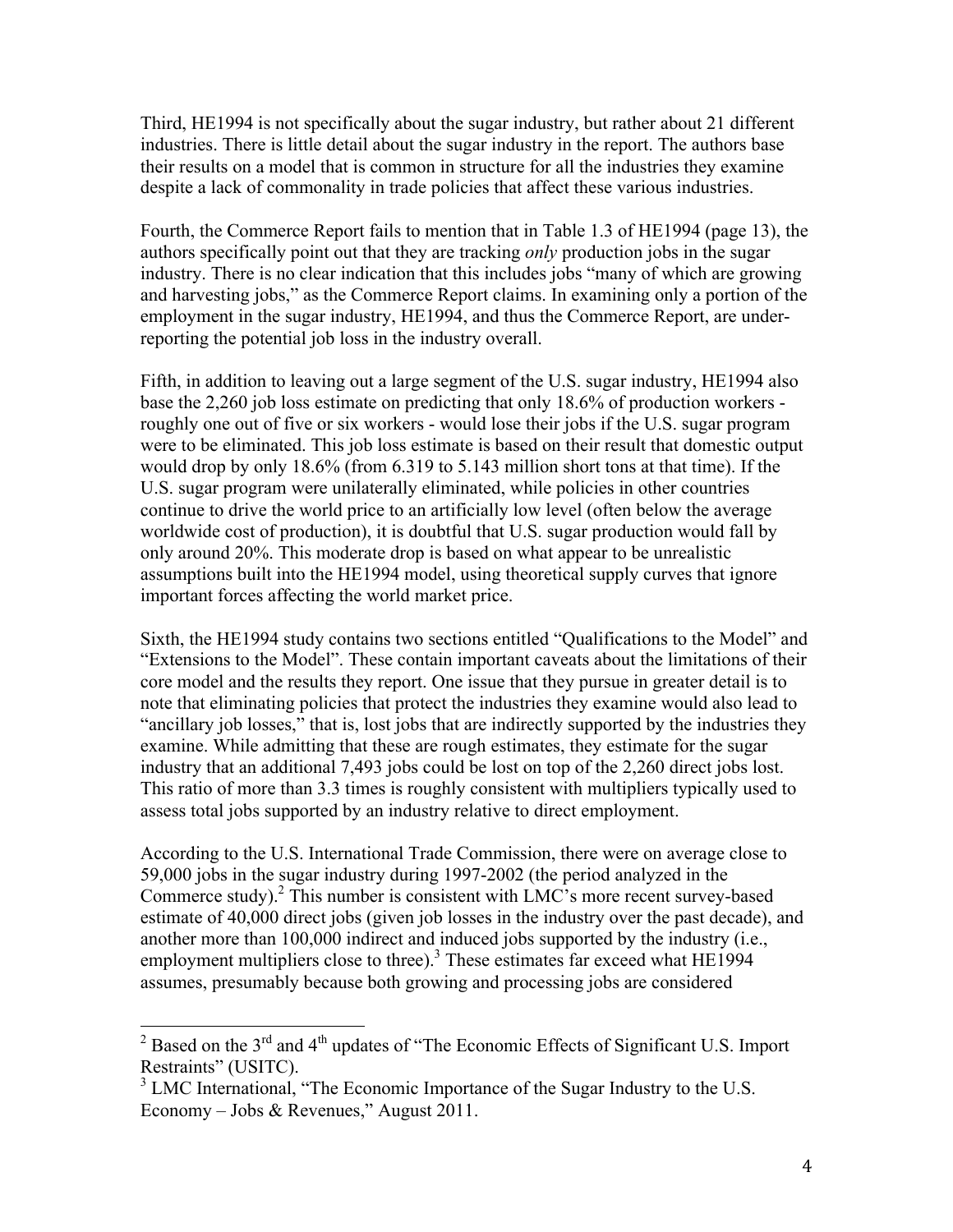(approximately 42,000 on average for the former, and 17,000 on average for the latter, during 1997-2002). Furthermore, the USITC estimates that 34% of the growing jobs and 25% of the processing jobs in the industry would be lost if the U.S. sugar program were eliminated (based on their 2002 forecast). These figures would translate into more than 18,500 direct jobs eliminated. Applying HE1994's own multiplier of 3.3 to the USITC direct job loss figure, the additional ancillary job losses would be about 61,000, leading to a total of 79,500 jobs lost.

Thus, the very same sources utilized in the Commerce Report can be used to conclude that job losses from removal of the U.S. sugar program could be 35 times greater than the 2,260 lost jobs highlighted in that report.

This large magnitude of potential job losses is consistent with the recent experience in Europe following reform of the European Union's sugar policy in 2006. According to Chatenay (2012), sugar production plummeted following the large drop in wholesale sugar prices in the EU, and as a result, he estimates 120,000 jobs have been lost (20,000 direct and 100,000 indirect), and the number of European sugarbeet growers has decreased from 300,000 to 160,000. This experience highlights that a change in sugar policy can have a dramatic negative effect on employment supported by the sugar industry.

### **Relatively Few Food Manufacturing Jobs Are Affected by Sugar Prices**

There are over one million jobs in the food manufacturing industry. Sugar is one of the inputs used to manufacture many food products. The Commerce Report delineates between Sugar Containing Product (SCP) food manufacturing industries and non-SCP industries. The premise for this bifurcation is to point out that since a significant percentage of employment in food manufacturing is in industries where sugar is used as an input, the price of sugar could conceivably affect jobs in those particular industries.

The 2002 Economic Census provides the total cost of materials used in each industry in 2002. It also provides a breakdown of the costs of various categories of materials, including the cost of sugar. Exhibit 1 of this commentary shows the cost of sugar as a percentage of the total cost of materials in all industries in which some sugar use is reported. These percentages are much lower than the ones shown in Table 1 of the Commerce Report, apparently using the same data source, but with the Commerce Report focusing only on "raw materials" (though in the text it states that they "calculated the cost share of sugar as a percentage of total material inputs on a value basis from 2002 Census data").

Note in Exhibit 1 that there are only five industries for which cost due to sugar content is more than 5% of the total cost of materials. These include: Breakfast cereal manufacturing (12.5%), Chocolate and confectionery manufacturing from cacao beans (11.6%), Non-chocolate confectionery manufacturing (10.1%), Confectionery manufacturing from purchased chocolate (9.2%), and Frozen cakes, pies and other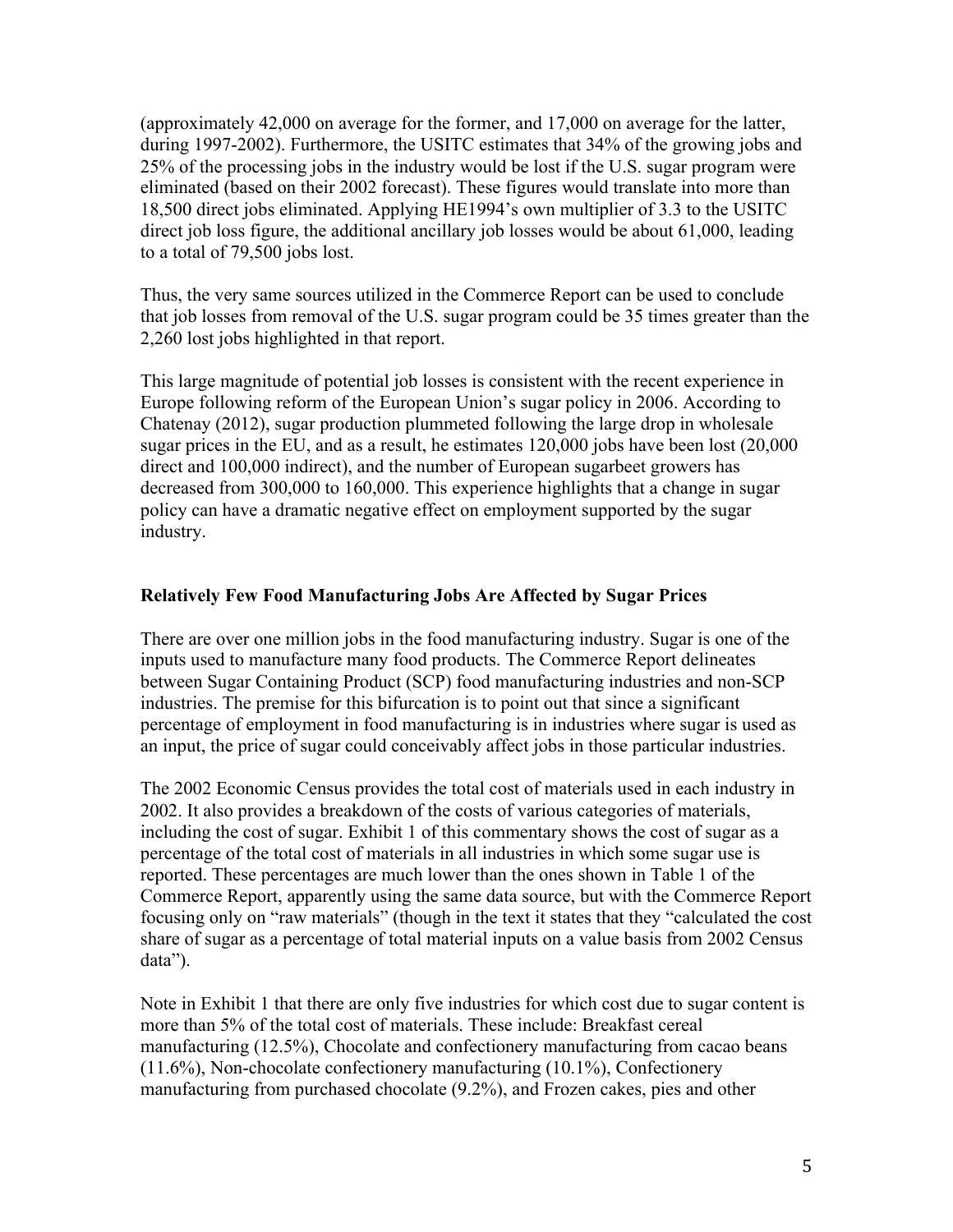pastries manufacturing (6.5%). Furthermore, these figures represent the cost of sugar as a percentage of material costs only. The impact of sugar prices on total costs and prices of SCP products would be much smaller since there are many other significant costs including labor, benefits, transportation, and general and administrative expenses.

According to recent data provided by the National Confectioners Association (www.candyusa.com), confectionary companies spent over \$4 Billion in 2010 on commodities, which is only about 13% of reported sales of \$29.4 Billion. Out of the \$4 Billion spent on commodities, \$1.3 Billion was attributed to the cost of sugar. Thus, the cost of sugar was only approximately 4% of revenue. In other words, for every \$1 of confectionery product sold, only about 4 cents is attributable to the cost of sugar, another 9 cents for other commodity costs, and the remaining 87 cents is due to other costs as well as the companies' profit margins. For the other SCP industries that have much lower sugar content in their total material cost, the percentage cost attributable to sugar would be very low.

Turning now to employment figures, the number of jobs in 2002 in the five food manufacturing industries shown to have at least 5% of material cost due to sugar was 95,561 (according to BLS statistics). While this is a significant number of jobs, it is not clear that any of these jobs have been affected by the price of sugar, among the many other possible factors driving these companies' cost structures. During the 1997-2002 period the Commerce Report examines, three of these five industries lost jobs (Cereal, Non-chocolate confectionery, and Confectionery from purchased chocolate), but the other two (Chocolate and confectionery from cacao beans, and Frozen cakes/pies/pastries) gained jobs. Cereal Manufacturing, which has the highest content of sugar in its total materials, and Frozen cakes have both increased jobs since 2002.

Out of the eight SCP industries with between 1-5% sugar content out of total materials (see Exhibit 1), which employed a total of 283,398 workers in 2002, six added jobs while only two lost jobs during 1997-2002. The other ten SCP industries, whose products have less than 1% sugar content, employed a total of 471,834 workers in 2002, and seven of these ten industries lost jobs. This last group, with the least amount of sugar content out of SCP industries, had the most consistent job loss across industries.

While overall SCP food industries shed jobs during the 1997-2002 period, this was also the case for non-SCP food industries if one leaves aside animal slaughtering and processing, a large industry that experienced robust job growth during that particular period.

Considering this evidence, it is hard to see any clear link between sugar prices and jobs. Food manufacturing industries have been losing jobs, but this is happening across many food product segments, and in no consistent fashion that would support causality between sugar prices and job losses.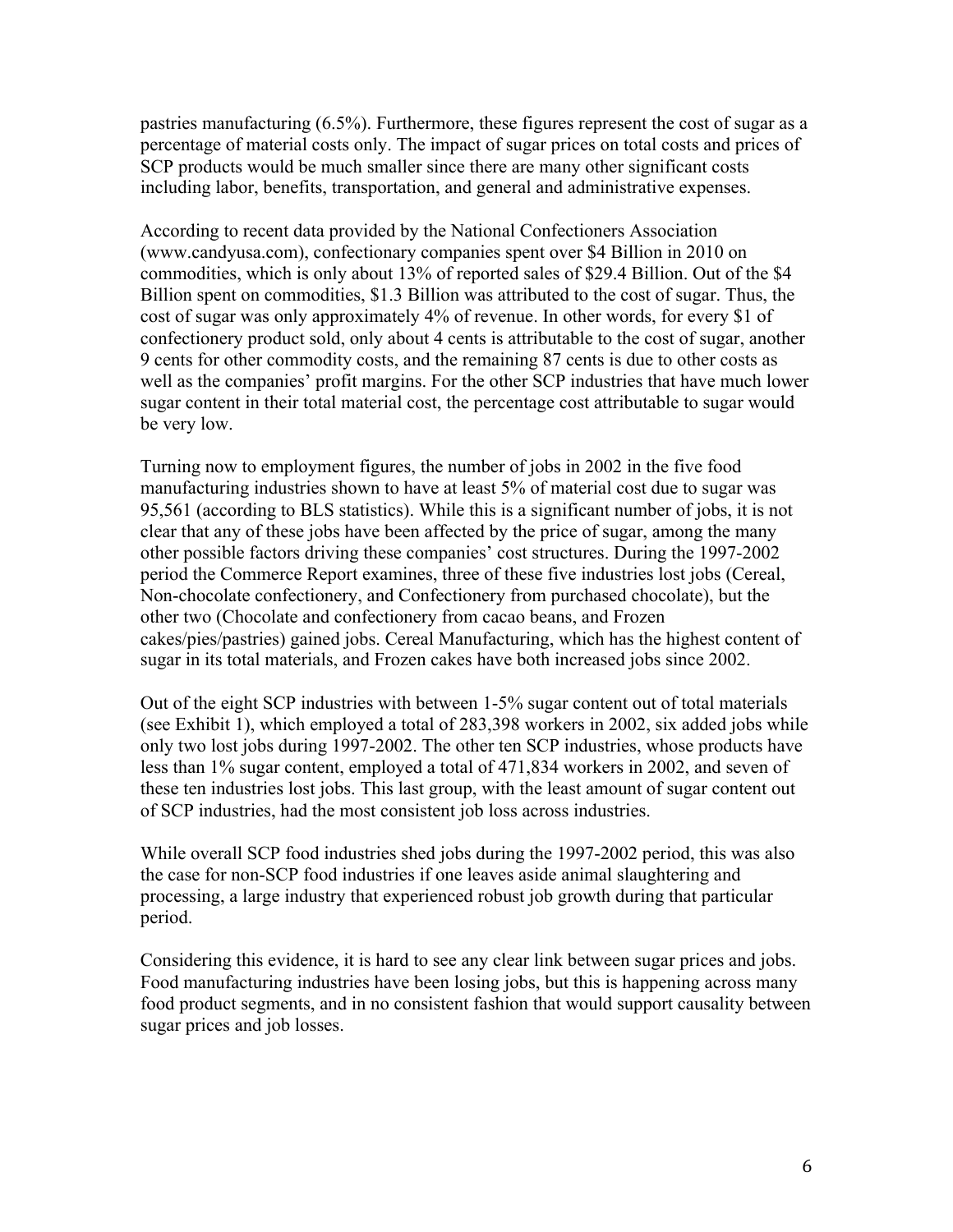#### **Job Losses in Food Manufacturing are Due to Various Factors**

Decreases in employment in food manufacturing have been driven in large part by increasing productivity as well as relocation of facilities abroad. The Commerce Report focuses only on the latter, and more specifically on supporting the notion that sugar prices are driving offshore production in SCP industries. This appears to be overstated for the following reasons.

Productivity in the food manufacturing sector (NAICS 311) increased on an annual basis by an average of 2.7% during 1997-2002 (BLS statistics for Output per Person). Productivity in the Sugar and Confectionery Product Manufacturing (NAICS 3113) industry was even higher at an average of 3.4% during this period. These productivity gains help to augment profitability, and potentially to lower prices for consumers, but they can also drive down employment, and this effect was likely magnified for the confectionary industry.

Production location decisions are driven by many potential factors. These include: the costs of labor, land, electricity, and other key input factors; government regulation and policies related to tax, environmental protection, and labor; and various supply chain issues including reducing transportation costs and managing the risks of supply chain disruptions.

While the particular mix of factors will differ for each company in the SCP industry that may relocate its production abroad, labor costs typically play a very prominent part in driving manufacturing to particular countries, such as Mexico. According to BLS statistics for hourly compensation costs for production workers across the world, the average hourly compensation during 1997-2002 in the Food, Beverage and Tobacco Product Manufacturing industry (NAICS 311-312) was \$16.97 in the U.S. and \$1.77 in Mexico. Buzzanell (2009) investigates this issue in much greater detail, focusing specifically on the confectionery industry, and controlling also for difference in health care costs. He finds a disparity between the costs of labor in the U.S. and Mexico that is even greater than the tenfold difference for the larger industry group.

The Commerce Report bases its assessment that sugar prices are driving relocation of businesses abroad on company press releases announcing these decisions. This type of descriptive evidence needs to be handled with some degree of skepticism. It is unlikely that companies will readily point to cheaper foreign labor as the reason for laying off U.S. workers. Similarly, companies will not generally disclose that they are pursuing supply chain strategies that are designed to reduce taxes paid to the U.S. government.

Furthermore, the press release evidence provided is one-sided, in that the Commerce Report discusses only jobs lost and not jobs added. As companies compete in a particular industry, some companies' operations will contract, while others will expand, or a changing mix of products within a company will result in specific plants closing down while others open up. The net impact on employment is what needs to be measured, and this can only be gauged by examining both positive and negative changes.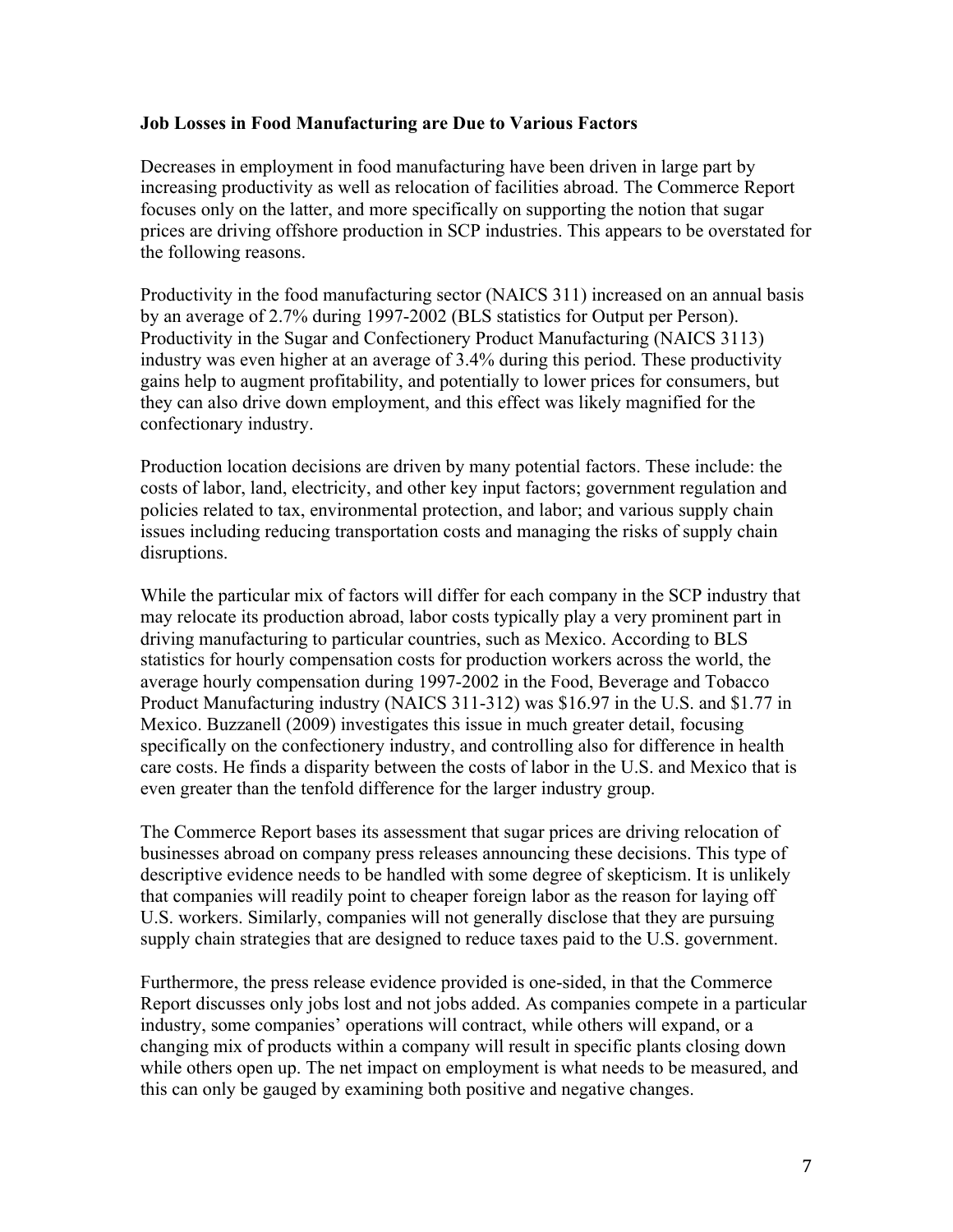### **Cost of Preventing Job Losses in the Sugar Industry a Fraction of Figure Claimed**

The "cost per job saved" figure cited in the Commerce Report has its origin in the Hufbauer and Elliott (HE1994) study. In that study, they estimate two values: a national consumer gain per job lost of \$600,177 and a net national gain per job lost of \$256,966. The former focuses simply on the potential benefit to consumers of lower prices, while the latter attempts to capture the net welfare benefits for the whole U.S. economy.

To calculate the benefit to consumers, it appears that HE1994 assumes that SCP companies pass on their entire cost savings from lower sugar prices to their customers. This assumption abstracts from the reality of how SCP companies, and retail companies such as supermarkets, price products. Historical pricing data does not support such passthrough pricing behavior, and thus it is unclear whether consumers would see much, if any, of the benefit from reduced sugar prices. So, the consumer gain per job lost figure is quite speculative.

Focusing on the net national gain per job lost figure, there are two key factors that need to be considered. First, the authors of HE1994 point out (on page 25) that their base model, from which the \$256,966/job figure is obtained, ignores the important effect that eliminating the U.S. sugar program would have on increasing the world market price of sugar, given the large size of the U.S. market. Modifying their model accordingly, they re-estimate the net national welfare gain to be \$383 Million (rather than \$673 Million). The Commerce Report ignores this important modification to the HE1994 findings.

Second, as mentioned earlier, the assumed number of "jobs saved" in HE1994 of 2,260 is grossly underestimated by ignoring a large portion of the U.S. sugar industry, and by assuming that production would drop by a relatively modest amount if the U.S. sugar program were to end. Furthermore, as HE1994 points out, the ancillary employment effects may be more than three times as large as the direct employment effects.

Using HE1994's revised \$383 Million net national welfare figure, which may well be high, and assuming that 40,000 direct, indirect and imputed jobs may be saved through the U.S. sugar program (based on arguments made earlier), the national cost per job saved would be less than \$10,000, or around 1% of the figure cited in the Commerce  $Report.<sup>4</sup>$ 

!!!!!!!!!!!!!!!!!!!!!!!!!!!!!!!!!!!!!!!!!!!!!!!!!!!!!!!

<sup>4</sup> The \$826,000 figure cited in the Commerce Report comes directly from the Federal Reserve Board of Dallas (FRBD2002) report, not from HE1994. However, FRBD2002 cite Table 1.3 of HE1994 as the source of their data in Exhibit 11. It is unclear what modifications FRBD2002 has made to the computation of this number to make it higher than the \$600,177 figure in HE1994.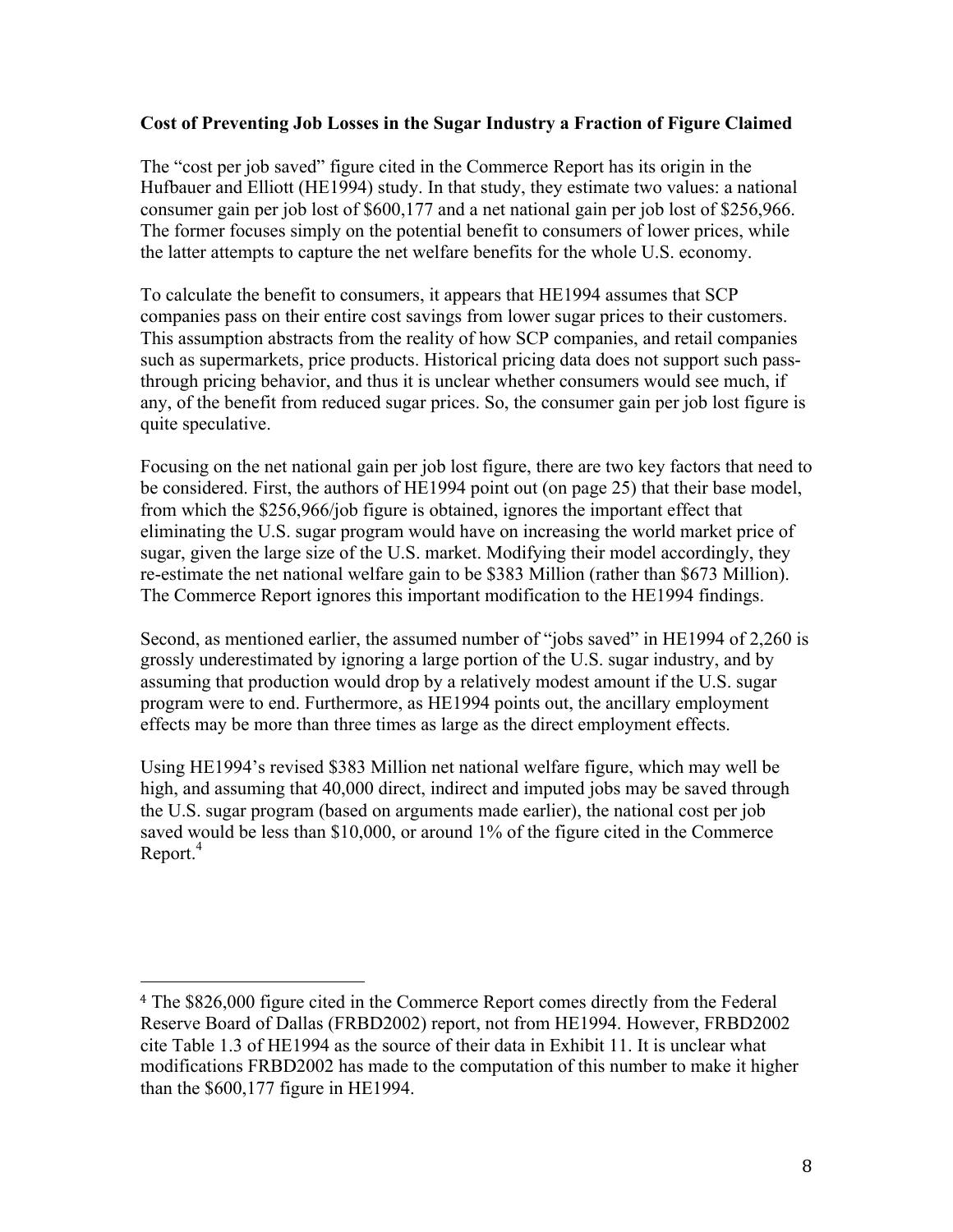#### **No Basis for Claim That Three Confectionery Jobs Lost for Every Sugar Job Saved**

The Commerce Report lists as one of its key findings that "For each one sugar growing and harvesting job saved through high U.S. sugar prices, nearly three confectionery manufacturing jobs are lost." It appears that this ratio is obtained by combining two figures that come from different time periods, are estimated in very different ways, and are both incorrect. The Commerce Report estimates 6,400 domestic confectionery jobs have been lost based on reviewing press reports since 2000 (presumably until 2005 since it mentions "over the past five years"). This number is then compared against the 2,260 sugar jobs lost taken from HE1994.

The Commerce Report does hedge by saying that "these figures are rough estimates and should be viewed as illustrative of the impacts of the sugar program." However, based on the job figures discussed in earlier sections of this commentary, it appears that the ratio would be flipped in that many more jobs are saved by continuation of the U.S. sugar program than would be gained in SCP industries if the sugar program were eliminated. Furthermore, the likelihood of jobs being lost if the sugar program were terminated appears to be much higher than the possibility of regaining U.S. jobs from abroad and preventing further foreign relocations that are driven by so many other factors than just sugar prices.

## **Concluding Remarks**

Taken together, these numerous concerns with the findings of the Commerce Report call into question the validity of all the Report's conclusions. The Commerce Report should not be relied upon as a basis on which to inform policy debate on the U.S. sugar program.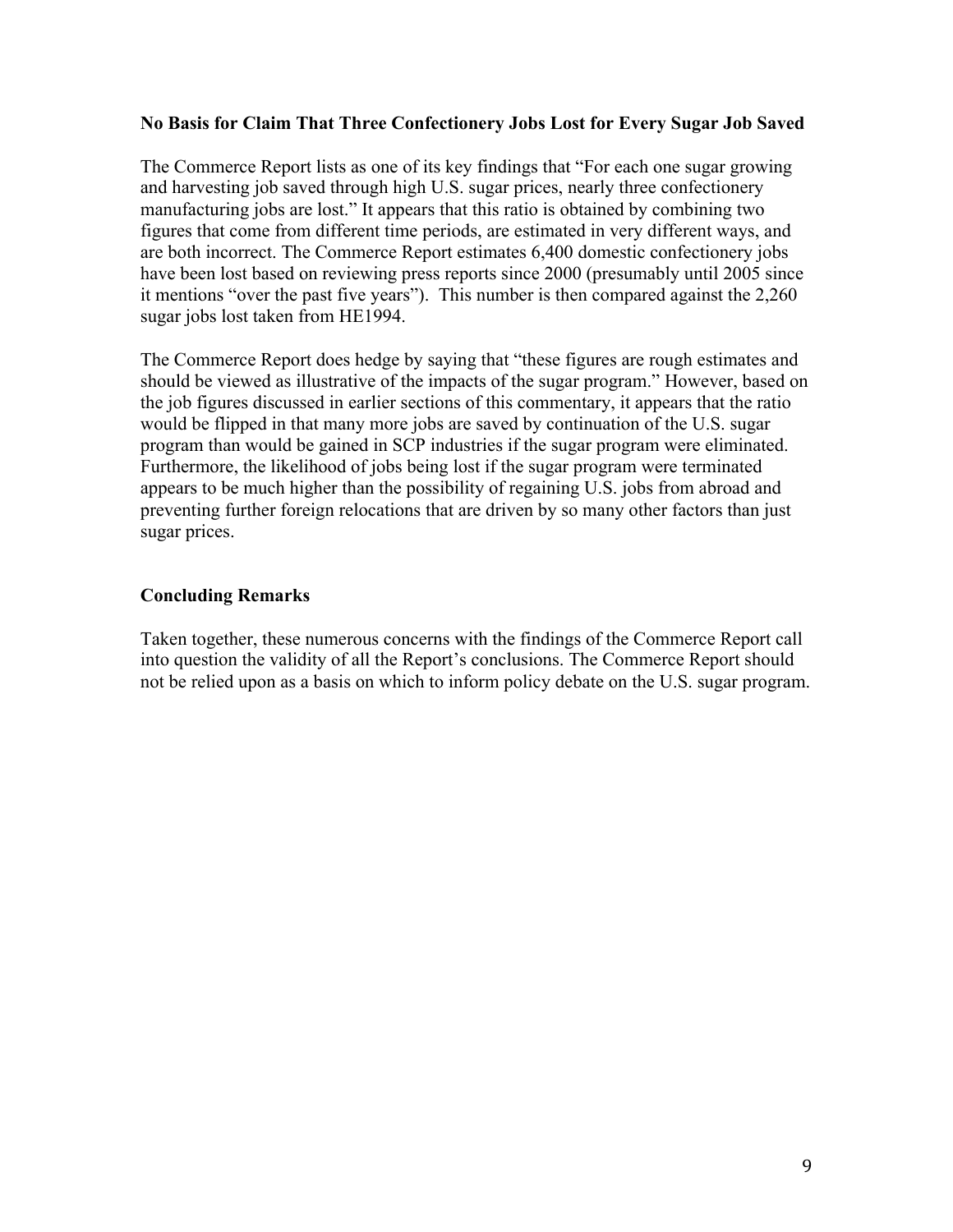### **References**

Buzzannell & Associates, "The Confectionery Industries in the U.S., Canada and Mexico: Trends in Structure, Domestic Production and Use, Trade and Cost Comparisons," August 2009.

Chatenay, Patrick, "Lessons from the 2006 EU Sugar Regime Reform," August 2012.

Federal Reserve Bank of Dallas 2002 Annual Report, "Fruits of Free Trade."

Hufbauer, G. C. and K. A. Elliott, "Measuring the Costs of Production in the United States," Institute for International Economics, Washington, DC, January 1994.

LMC International, "The Economic Importance of the Sugar Industry to the U.S. Economy – Jobs & Revenues," August 2011.

National Confectioners Association, www.candyusa.com.

U.S. Department of Agriculture, Economics Research Service, Sugar and Sweeteners Outlook.

U.S. Department of Commerce, International Trade Administration, "Employment Changes in U.S. Food Manufacturing: The Impact of Sugar Prices," Washington D.C., 2006.

U.S. Department of Labor, Bureau of Labor Statistics (www.bls.gov).

U.S. International Trade Commission, "The Economic Effects of Significant U.S. Import Restraints: Third Update 2002," Inv. No. 332-325, Publication 3519, June 2002.

U.S. International Trade Commission, "The Economic Effects of Significant U.S. Import Restraints: Fourth Update 2004," Inv. No. 332-325, Publication 3701, June 2004.